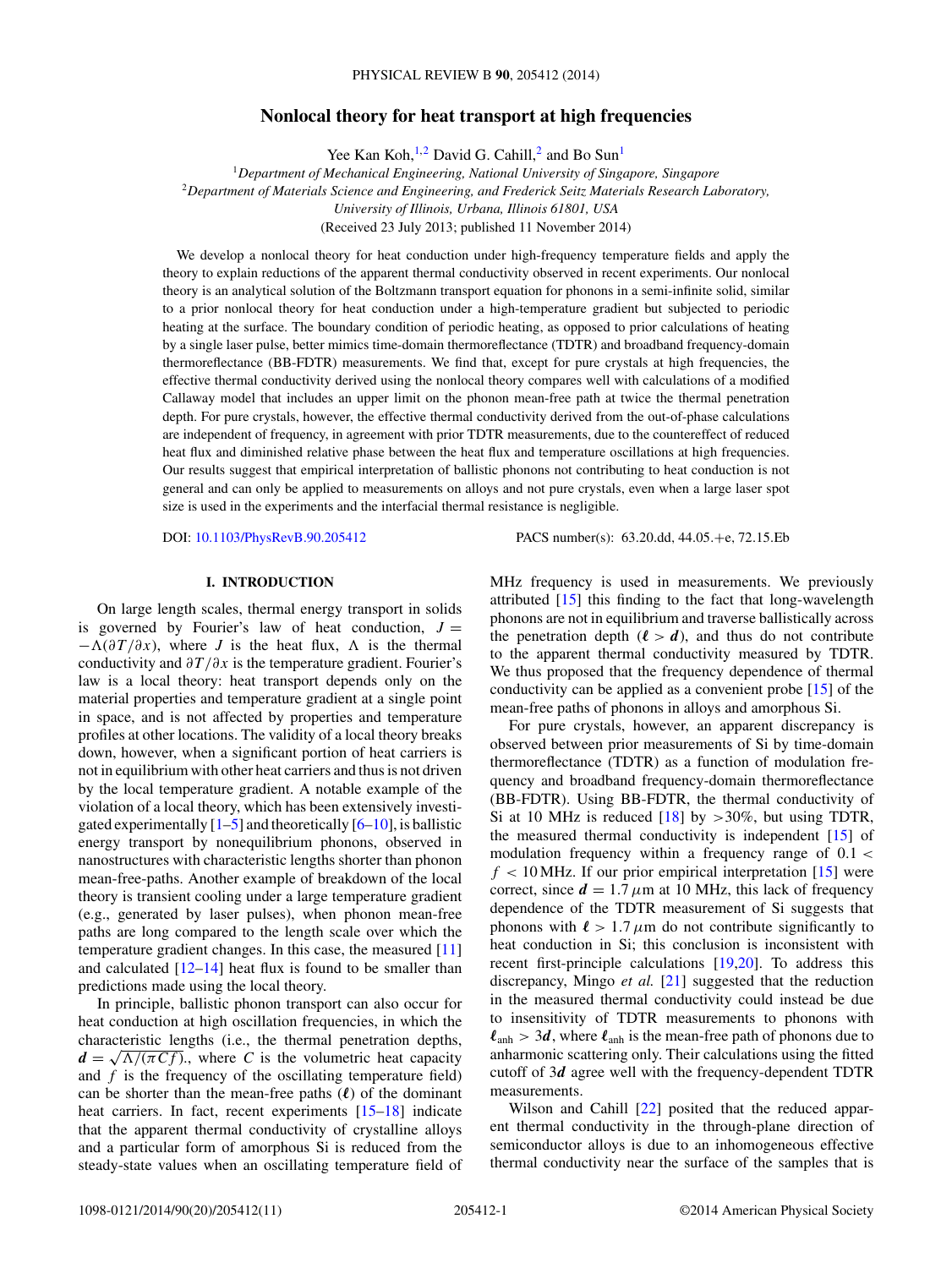<span id="page-1-0"></span>caused by the reflection and transmission of long mean-freepath phonons at the interface. However, rather than using a nonlocal model for thermal transport to directly predict the frequency-domain thermal response, they instead used a nonlocal model to derive effective thermal conductivities, and then used the effective thermal conductivities to generate the frequency-domain thermal response.

Wilson and Cahill [\[23\]](#page-10-0) have also proposed a two-channel model capable of explaining the frequency dependence of the apparent thermal conductivity derived from TDTR measurements in terms of an interfacial nonequilibrium thermal resistance. While the two-channel model provides insight into the effect that different thermal boundary conditions have on the heat carried near the surface by different groups of phonons, it does not include nonequilibrium effects that result from shortened length scales; furthermore, dividing the spectrum of phonons into only two groups is a large simplification. The Boltzmann transport equation was solved by Minnich *et al.* [\[13,14\]](#page-10-0) to investigate the suppression of apparent thermal conductivity measured by TDTR for small laser spot sizes and high frequencies; these authors applied, however, a simplified boundary condition (heating by a single pulse) that does not fully capture the physics of TDTR measurements, see the discussion in Sec. [III.](#page-4-0)

In this paper, we provide a theoretical framework to predict when the effective thermal conductivity is reduced at high frequencies of oscillating temperature fields. We develop a nonlocal theory for heat conduction at high frequencies, and apply the nonlocal theory to a semi-infinite solid periodically heated at the surface. We assume negligible interfacial thermal resistance at the surface and calculate the heat flux by both ballistic and diffusive phonons from this approximation to the Boltzmann transport equations. We compare calculations of the nonlocal theory to calculations of a modified Callaway model that excludes either ballistic  $(l > 2d)$  or harmonic  $(\ell_{\text{anh}} > 3d)$  phonons. We find that for alloys, the suppression of the apparent thermal conductivity at high frequencies is due to reduced heat flux by nonequilibrium phonons, and this nonlocal effect can be approximately reproduced. For crystals at high frequencies, however, the effective thermal conductivity derived from the temperature oscillations that are 90° out of phase with the heat source are essentially independent of the heating frequency. This result is consistent with prior TDTR measurements that found the apparent thermal conductivity of Si to be independent of frequency and thus cannot be approximated by calculations of the Callaway model that omit ballistic phonons with an empirical  $\ell > 2d$ cutoff. Our results provide insights for understanding thermal conductivity measurements by TDTR [\[15\]](#page-10-0) and BB-FDTR [\[18\]](#page-10-0).

The paper is organized as follows. In Sec. II, we adapt the time-domain nonlocal theory by Mahan and Claro [\[12\]](#page-10-0) to develop a nonlocal theory for heat conduction under highfrequency heating. We derive an expression for heat flux by nonequilibrium phonons that depends on a weighted average of temperature gradients as a function of the depth from the surface. In Sec. [III,](#page-4-0) we discuss the physical meanings of TDTR and BB-FDTR measurements and thus establish a correct form of boundary conditions for our nonlocal model to meaningfully represent the TDTR and BB-FDTR measurements. In our implementation of the nonlocal model, we apply the numerical schemes as summarized in Sec. [IV](#page-5-0) and a modified Callaway model as discussed in Sec. [V.](#page-6-0) In Sec. [VI,](#page-7-0) we compare the predictions using the nonlocal theory to calculations by the modified Callaway model, using exactly the same distribution of phonon mean-free paths. We summarize our findings in Sec. [VII.](#page-9-0)

# **II. FORMULATION OF THE NONLOCAL THEORY FOR HEAT TRANSPORT AT HIGH FREQUENCIES**

To develop a nonlocal theory for heat conduction at high heating frequencies, we build on a nonlocal theory [\[12\]](#page-10-0) developed by Mahan and Claro for heat conduction with large thermal gradients and heat fluxes, and consider a semi-infinite solid being heated periodically in time at the surface  $(z = 0)$  at frequency *f* ; see Fig. [1.](#page-2-0) We only focus on understanding the frequency dependence of the thermal conductivity with large laser spot sizes, and do not attempt to address the dependence of the apparent thermal conductivity on finite laser spots observed by Minnich *et al.* [\[24\]](#page-10-0). Under such conditions, the heat flow is primarily one dimensional [\[22\]](#page-10-0).

We assume that heat is carried in the semi-infinite solid predominantly by acoustic phonons, which are only partially in equilibrium with other phonons as a result of the high frequency of the heat source. Thus, to derive the population of (and subsequently the heat flux by) the acoustic phonons, we need to solve the Boltzmann transport equation for each phonon mode,

$$
\frac{\partial N_q}{\partial t} + v_q \cdot \nabla N_q = -\frac{N_q - N_q^0}{\tau_q} \tag{1}
$$

where the subscript *q* denotes each phonon mode with frequency  $\omega$  and polarization *j*, *N* is the phonon distribution function,  $N^0 = k_B T/\hbar \omega$  is the Planck distribution at high temperatures,  $\tau$  is the total relaxation time of phonons,  $v$  is the phonon group velocity,  $\hbar$  is the reduced Planck constant, and  $k_B$  is the Boltzmann constant.

To simplify and solve the Boltzmann transport equation [Eq. (1)], we assume that heat flow is one dimensional in the *z* direction and define  $m = \cos \theta$ , where  $\theta$  is the angle between the *z* axis and phonon wave vector; see Fig. [1.](#page-2-0) We also define a pseudotemperature for the nonequilibrium phonons,  $T_q^P = N_q \hbar \omega / k_B$ ; the pseudotemperature  $T_q^P(z,t,m,q)$  is a function of position *z*, time *t*, direction *m*, and phonon mode *q*. Since we only consider periodic heating of  $f < 100$  MHz, the relaxation time of the dominant heat carrying phonons in most materials,  $\tau$  (<10<sup>-9</sup> s), is much shorter than  $1/(2\pi f)$ . Thus we ignore the time-dependent term in Eq. (1). This assumption is consistent with our previous assertion [\[15\]](#page-10-0) that the reduction of the thermal conductivity of semiconductor alloys at heating frequencies *<*20 MHz is primarily an effect of length scales, i.e., mean-free paths and thermal penetration depths, and not an effect of time scales, i.e., phonon lifetimes and the period of the modulated heat source.

We performed the following calculation to confirm that the omission of the time-dependent term does not create significant error. We assume that the error of this omission is on the order of  $\phi = 2\pi f \tau$  for each phonon mode with  $\tau(\omega) < 1/(2\pi f)$  and on the order of unity ( $\phi = 1$ ) for each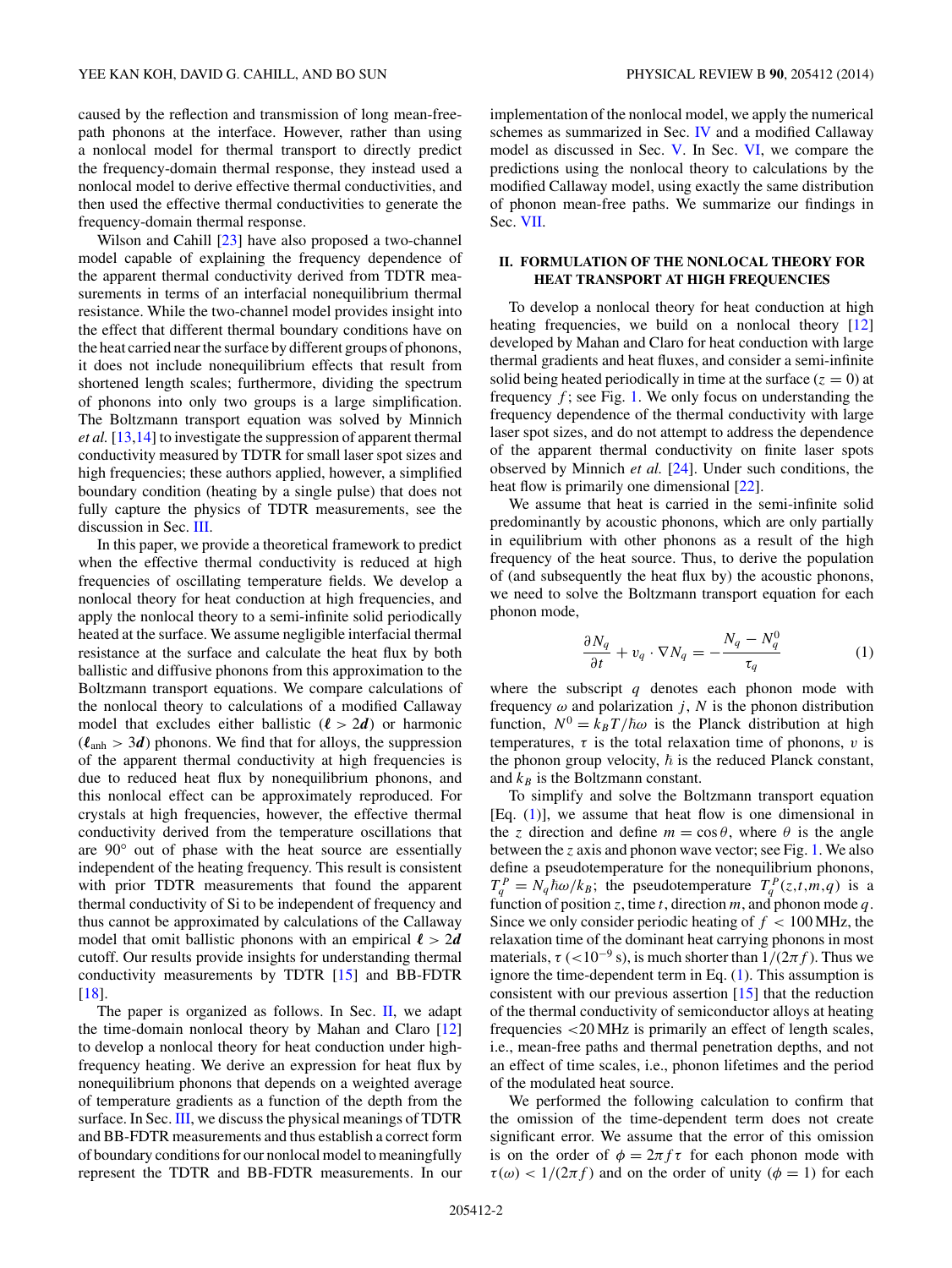<span id="page-2-0"></span>

FIG. 1. An illustration of a semi-infinite solid ( $z > 0$ ) being periodically heated on the surface ( $z = 0$ ). We assume that phonons in  $z < 0$ are all in equilibrium with Planck distribution within the time scale of interest. The circles represent two heat-carrying phonons with *m <* 0 and *m* > 0; the arrows represent the hypothetical phonon trajectory. *I<sub>j</sub>*(|*z* − *z*'|) represents the percentage of flux of unscattered phonons reaching *z* directly from *z*';  $I_j(|z + z'|)$ , represents the percentage of flux of unscattered phonons reaching *z* from *z'* via reflection at the surface.

phonon mode with  $\tau(\omega) > 1/(2\pi f)$ . The overall error is then calculated by weighting the error for each mode by the thermal effusivity  $\sqrt{\Lambda(\omega)C(\omega)}$  of that mode. (TDTR essentially measures the thermal effusivity of the samples; see Sec. [III.](#page-4-0)) Thus, we estimate the error incurred by the omission as  $\sum_j \int \sqrt{\Lambda(\omega)C(\omega)}\phi(\omega)d\omega / \sum_j \int \sqrt{\Lambda(\omega)C(\omega)}d\omega$ , integrated over all the phonons in our modified Callaway model (see Sec.  $V$ ) and summed over all polarizations  $j$ . The uncertainty is only ∼3% at  $f = 100$  MHz and ∼1% at  $f = 20 \text{ MHz}$ , for the hypothetical Si with  $\Gamma =$  $2 \times 10^{-4}$  and  $\Gamma = 2$  that we consider in Sec. [V.](#page-6-0)

Applying the simplifications described above to Eq. [\(1\)](#page-1-0), we derive

$$
T_q^P + v_q m \tau_q \frac{\partial T_q^P}{\partial z} = T.
$$
 (2)

 $T(z,t)$  is the equilibrium temperature at position *z* and time *t*, and is defined as the average of  $T_q^P(z,t,m,q)$  for all phonons.

Equation (2) is an inexact first-order ordinary differential equation [\[25\]](#page-10-0) that can be solved analytically. Applying the boundary conditions  $T_q^P(0,t,m,q)$  and  $T(0,t)$  at  $z=0$ , the solution  $[12]$  of Eq.  $(2)$  gives

$$
T_q^P(z,t,m,q) = T(z,t) + \exp\left(-\int_0^z \frac{dz'}{v_q m \tau_q(z',t,q)}\right) \left[T_q^P(0,t,m,q) - T(0,t)\right] - \int_0^z dz' \frac{\partial T(z',t)}{\partial z'} \exp\left(-\int_{z'}^z \frac{dz''}{v_q m \tau_q(z'',t,q)}\right),\tag{3}
$$

where  $z'$  and  $z''$  are variables of integration.

The pseudotemperature of the phonon modes at  $z = 0$ ,  $T_q^P(0,t,m,q)$  in Eq. (3), is not known and needs to be determined. Since  $T_q^P(0,t,m,q)$  depends on many factors (e.g., transmission and scattering of phonons at boundaries, and coupling between phonons), we do not attempt to derive a general expression for  $T_q^P(0,t,m,q)$ . Instead, we propose a simple and convenient form of  $T_q^P$  that gives a physically meaningful solution to Eq. (2). For this purpose, we separately consider phonons that propagate to the surface  $(m < 0)$  and from the surface  $(m > 0)$  [\[12\]](#page-10-0). For the backward propagating phonons  $(m < 0)$ , the exponential expression in the second term of Eq. (3) approaches infinity at large *z*. In order to have the second term of Eq. (3) vanish so that  $T_q^P$  remains finite, we follow Mahan and Claro [\[12\]](#page-10-0) and choose

$$
T_q^P(0,t,m,q) = T(0,t) + \int_0^\infty dz' \frac{\partial T(z',t)}{\partial z'} \exp\left(\frac{a_q(z',t,q)}{m}\right) \quad (m < 0),\tag{4a}
$$

where  $a_q(z,t,q) = \int_0^z \frac{dz''}{v_q \tau_q(z'',t,w)}$  is the distance z from the surface normalized by the mean-free paths  $\ell_q(T,q) = v_q \tau_q$  of phonons. Substituting Eq. (4a) into Eq. (3), we derive an expression for  $T_q^P(0,t,m,q)$ ,

$$
T_q^P(z,t,m,q) = T(z,t) + \int_z^\infty dz' \frac{\partial T(z',t)}{\partial z'} \exp\left(-\frac{a_q(z,t,q) - a_q(z',t,q)}{m}\right) \ (m < 0). \tag{4b}
$$

To derive an expression for phonons that propagate away from the surface (forward propagating phonons, *m >* 0) using an assumption that physically represents the TDTR and BB-FDTR experiments, we assume that the semi-infinite solid is coated with a thin layer of metal at *z <* 0, with phonons in the metal layer always in thermal equilibrium. We further assume that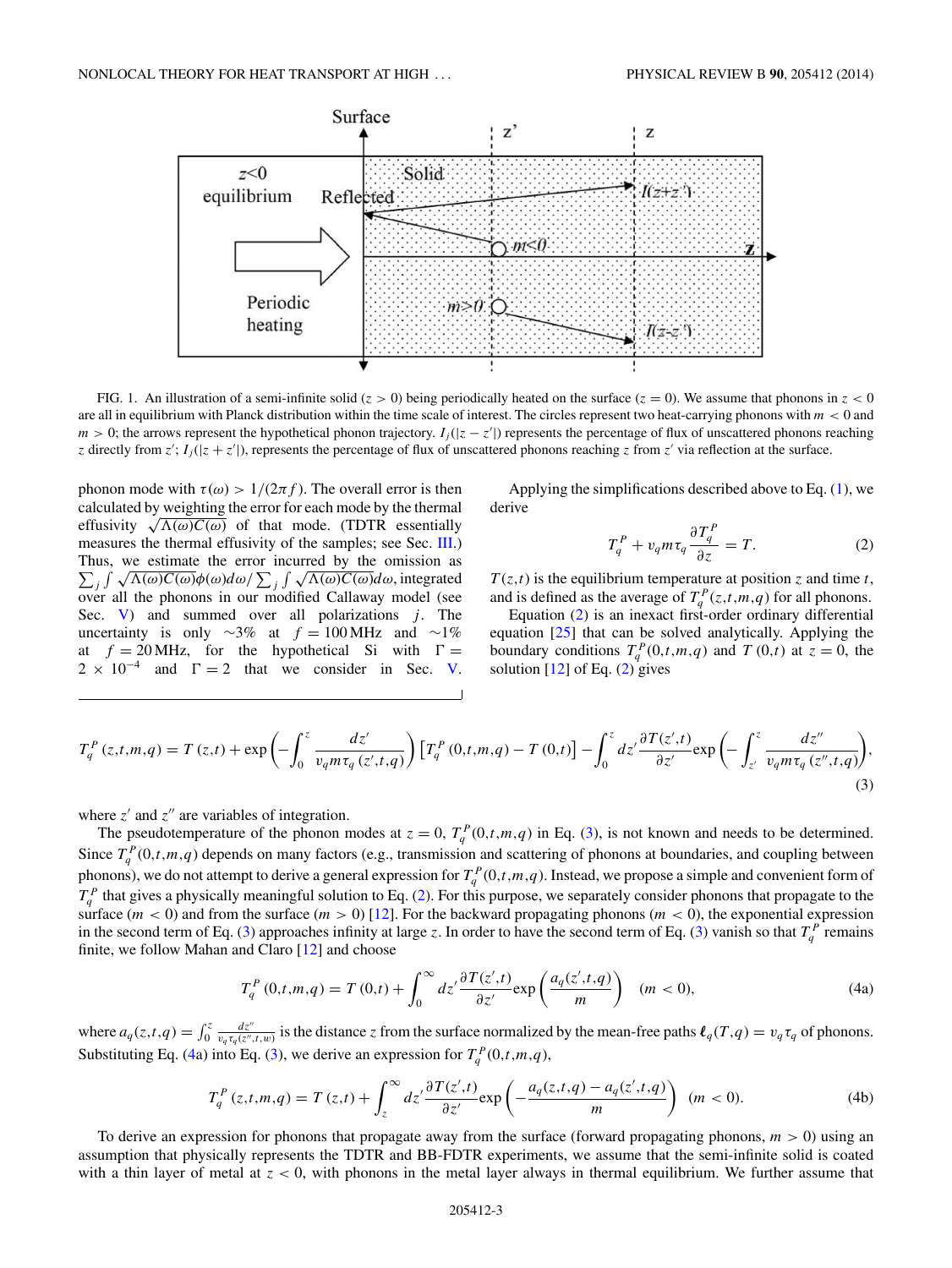<span id="page-3-0"></span>the interfacial thermal resistance of the metal/solid interface is negligible and thus all phonons from the metal transmit across the interface without being scattered. In such a scenario, the principle of detailed balance dictates that the average number of phonons of  $\omega$  at  $z = 0$  (including both phonons with  $m < 0$  and  $m > 0$ ) is given by the Planck distribution. Then, using Eq. (4) for phonons with  $m < 0$ , we derive the pseudotemperature  $T_q^P$  for  $m > 0$  as

$$
T_q^P(0,t,m,q) = T(0,t) - \int_0^\infty dz' \frac{\partial T(z',t)}{\partial z'} \exp\left(-\frac{a_q(z',t,q)}{m}\right) \ (m>0),\tag{5a}
$$

$$
T_q^P(z,t,m,q) = T(z,t) - \int_0^z dz' \frac{\partial T(z',t)}{\partial z'} \exp\left(-\frac{a_q(z,t,q) - a_q(z',t,q)}{m}\right)
$$

$$
- \int_z^\infty dz' \frac{\partial T(z',t)}{\partial z'} \exp\left(-\frac{a_q(z,t,q) + a_q(z',t,q)}{m}\right) \quad (m > 0). \tag{5b}
$$

Note that while Eq. (4) is similar to Eqs. (12) and (13) in Ref. [\[12\]](#page-10-0), Eq. (5) is new and not previously derived.

Using the expressions for  $T_q^P(z,t,m,q)$  in Eqs. (4) and (5), we derive a new expression for one-dimensional (1D) heat flux in the semi-infinite solid by nonequilibrium phonons,  $J(z,t)$ . We start with expressing  $J(z,t)$  by counting the total heat carried by all phonon modes of three polarizations *j* ,

$$
J(z,t) = \sum_{j} \int \frac{d^3q}{(2\pi)^3} v_q \frac{\hbar \omega}{\exp(\hbar \omega / k_B T_q^P) - 1}.
$$
 (6)

For simplicity, we assume a truncated linear dispersion [\[15\]](#page-10-0) for phonons, and include only acoustic phonons with frequency below a cutoff frequency  $\omega_0^j$  for polarization *j*;  $\omega_0^j$ is estimated from the Brillouin-zone boundary. Details of this modified Callaway model are given in Sec. [V.](#page-6-0) Using this scheme, we only include  $\approx 10\%$  of total available phonon modes in the calculations [\[26\]](#page-10-0), and implicitly assume that acoustic phonons near the Brillouin zone and optical phonons only significantly contribute to heat capacity but not heat transport. We assume that all phonons considered in the model travel at the speed of sound. As we did in solving the Boltzmann transport equation, we assume that temperatures are sufficiently high for all phonons  $(k_BT_q^P \gg \hbar \omega)$ ; by calculating the thermal conductivity of Si with and without the high-temperature assumption, we estimate that the error induced by this assumption is ∼13%. We also assume small perturbations ( $T_q^P \approx T$  at all locations *z*), so that  $\ell_q$  is independent of *z* and *t* and  $a_q(z,t,q) = z/\ell_q$ . Then,  $J(z,t)$ becomes

$$
J(z,t) = -\sum_{j} \frac{(\omega_0^j)^3 k_B}{24\pi^2 v_j^2} \int_0^\infty dz' \frac{\partial T(z',t)}{\partial z'}
$$

$$
\times [I_j(|z-z'|) + I_j(|z+z'|)], \tag{7}
$$

where the subscript *j* represents the polarization of phonons and  $I_i(z)$  is the percentage of flux of unscattered phonons after the phonons traverse a normalized distance of  $z/m\ell$ ,

$$
I_j(z) = \frac{6}{(\omega_0^j)^3} \int_0^{\omega_0^j} \omega^2 d\omega \int_0^1 m dm \exp\left(-\frac{|z|}{v_j m \tau}\right). \tag{8}
$$

When  $z/m\ell \approx 0$ ,  $I_j(z) \approx 100\%$ , i.e., most phonons remain unscattered when the distance traversed is small compared to the mean-free paths of the phonons  $\ell$ . On the other hand, when  $z/m\ell \gg 1$ ,  $I_j(z) \approx 0$ , i.e., most phonons

are scattered when the distance traversed is much larger than the mean-free paths of the phonons  $\ell$ .

We obtain the derivative of  $J(z,t)$  with respect to distance *z* by differentiating Eq. (7),

$$
\frac{\partial J(z,t)}{\partial z} = -\sum_{j} \frac{(\omega_0^j)^3 k_B}{24\pi^2 v_j^2} \int_0^\infty dz' \frac{\partial^2 T(z',t)}{\partial z'^2} \times [I_j(|z-z'|) - I_j(|z+z'|)]. \tag{9}
$$

Our Eqs.  $(7)$  and  $(9)$  are similar to Eq.  $(19)$  in Ref.  $[12]$ , but are more general. In Ref. [\[12\]](#page-10-0), the authors assumed a simplified expression for the relaxation times right from the beginning of their derivation and thus the derived heat flux is only valid for the assumed relaxation times. By contrast, Eqs. (7) and (9) are general for any expressions of relaxation times within the framework of the relaxation time approximation (RTA), which can be readily incorporated into our nonlocal model. Also, we derive Eqs. (7) and (9) from realistic boundary conditions, while in Ref. [\[12\]](#page-10-0), the boundary conditions were arbitrarily applied for the sake of convenience. Last, but importantly, we express Eqs.  $(8)$  and  $(9)$  in a physically meaningful form that can be simplified to the Fourier's law in the limit of low heating frequency, as discussed below. For example, our  $I_i(z)$  represents a percentage of unscattered phonons, but in Ref.  $[12]$   $I(u)$  is a mathematical expression with limited physical meaning.

It is interesting to note that starting from an approximation to the Boltzmann transport equation for nonequilibrium phonons, we derive an expression for heat flux that depends not only on the local temperature gradient, but also on temperature gradients at all locations; see the integral in Eq. (7). To further elucidate this point, consider the heat flux at a location *z* in the semi-infinite solid; see Fig. [1.](#page-2-0) According to the nonlocal theory described by Eq. (7), heat flux is proportional to the weighted average of temperature gradients. The integrand in Eq. (7) is the product of the temperature gradient,  $\frac{\partial T}{\partial z'}$ , at point *z'*, and a weighting term  $I_j(|z - z'|) + I_j(|z + z'|)$ , representing the percentage of the flux of phonons that remain unscattered after traveling directly from *z* to *z'*,  $I_j(|z - z'|)$ , or artificially through reflection at the surface,  $I_j(|z+z'|)$ , as illustrated in Fig. [1.](#page-2-0) We emphasize that the reflection at the surface does not physically occur, but instead is a result of the phonon exchange that we assume at the interfaces. Due to the weighting term,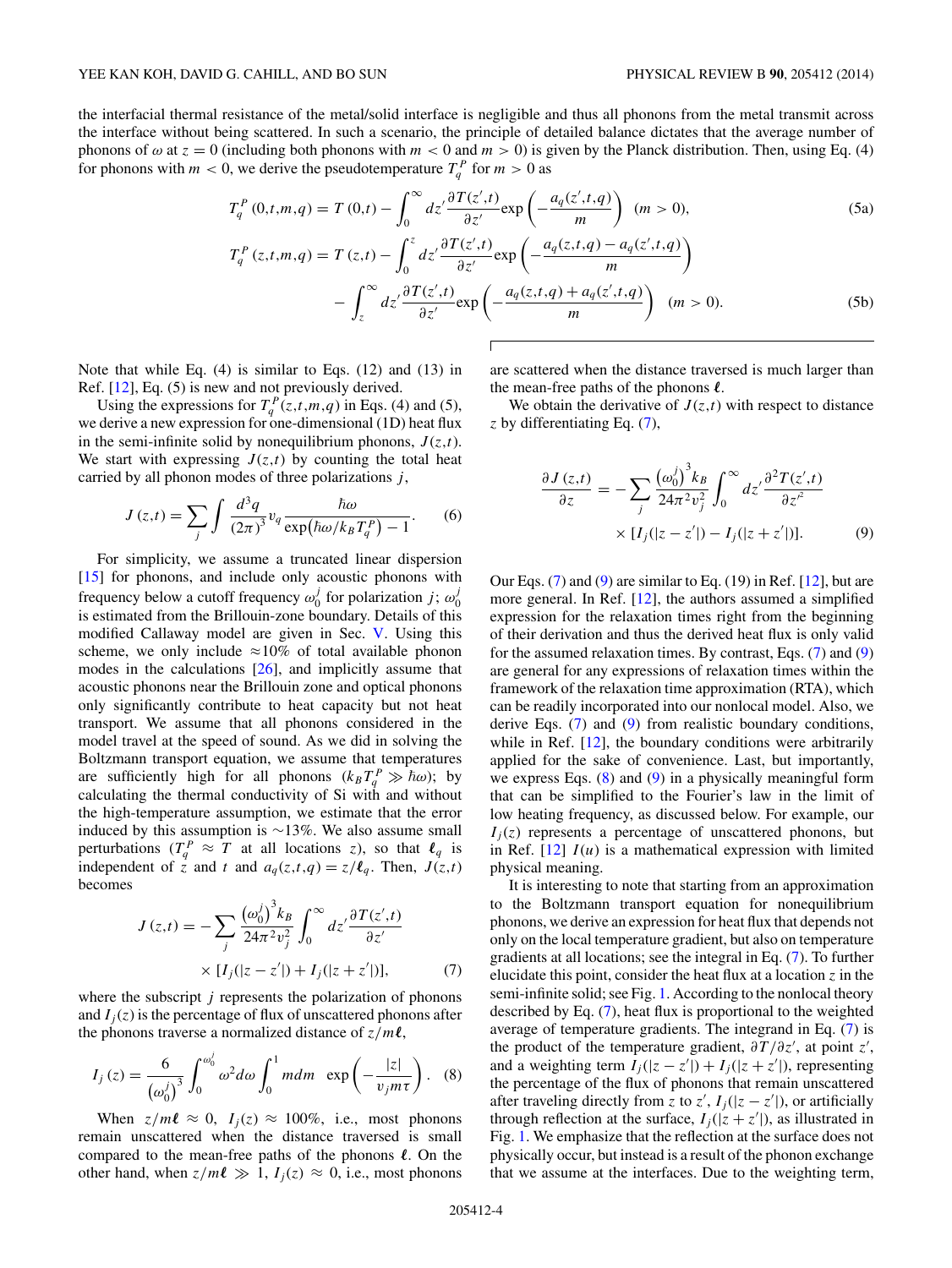<span id="page-4-0"></span>heat flux is only sensitive to  $\partial T/\partial z'$  at a location close to *z*, in which  $I_j(|z - z'|) \gg 0$  or equivalently  $|z - z'| \approx \ell$ .

We consider solving the temperature profile of the semiinfinite solid subjected to periodic heating of frequency *f* at the surface using Eq. [\(7\)](#page-3-0). At low *f*,  $\partial T / \partial z'$  within  $|z - z'| \sim \ell$ is approximately constant for dominant heat-carrying phonons, and thus the integrand converges to the local temperature gradient, i.e., Fourier's law. At high *f* , however, *∂T /∂z* within the distance  $|z - z'| \sim \ell$  changes substantially, and thus the contribution of temperature gradients from other locations cannot be ignored. The reduction of heat flux due to the nonlocal effect is discussed in Sec. [VI.](#page-7-0)

# **III. EFFECTIVE THERMAL CONDUCTIVITIES AND HIGH-FREQUENCY LIMITS OF TDTR AND BB-FDTR MEASUREMENTS**

Finally, we derive the effective thermal conductivity at high frequencies by solving the corresponding heat flux and temperature oscillations on the surface of the semi-infinite solid  $(z = 0)$  using the nonlocal theory. The derived effective thermal conductivities are intended to provide insights into TDTR and BB-FDTR measurements.

In the experiments, the structure of a typical sample is a metal film transducer, with a thickness on the order of 100 nm, deposited on top of the sample under study. Unfortunately, due to this two-layer structure, quantitative comparison between calculations of the nonlocal theory and the measurements requires a method for taking into account the thermal mass of the transducer (layer 1) and the thermal conductance of the interface between the transducer and the sample (layer 2). In the limit of high modulation frequencies  $(f \gg \Lambda/(C \cdot w_0^2))$ , where  $w_0$  is the  $1/e^2$  radius of the laser beams), and taking into account that  $\Lambda_1/L_1 \gg G$  in most experiments, the weighted average of the temperature distribution [\[27\]](#page-10-0) measured in the frequency domain by the probe beam can be approximated as

$$
\Delta T\left(f\right) = \frac{P}{\pi w_0^2} \left( \frac{1/\gamma_2 + 1/G}{1 + i2\pi f C_1 L_1 \left(1/G + 1/\gamma_2\right)} \right), \quad (10)
$$

where *P* is the amplitude of the absorbed heat, *G* is the thermal conductance of the interface between layer 1 and layer 2,  $L_1$  is the thickness of the metal transducer, and the thermal conductivity  $\Lambda_n$ , and  $\gamma_n = \sqrt{i2\pi f C_n \Lambda_n}$  are properties of layer *n*.

In TDTR measurements, the frequency components picked up by the lock-in amplifier are at  $m/\tau \pm f$ , where *m* is an integer,  $1/\tau$  is the laser repetition rate, and f is the modulation frequency [\[27\]](#page-10-0). We further assume that the modulation frequency *f* is sufficiently low that  $f < \frac{G^2}{2\pi} \Lambda_2 C_2$  and the thermal conductance is moderately low so that  $G < \sqrt{2\pi \Lambda_2 C_2/\tau}$ (i.e., for Si,  $f = 10$  MHz and  $G = 200$  MW m<sup>-2</sup> K<sup>-1</sup> can simultaneously satisfy both conditions) and Eq. (10) can be further simplified. We then approximate the in-phase  $(V_{in})$  and out-of-phase  $(V_{\text{out}})$  signals picked up by the rf lock-in amplifier in TDTR measurements [\[27\]](#page-10-0) as

$$
V_{\text{in}} = A \sum_{m=-\infty}^{\infty} [\Delta T (m/\tau + f) + \Delta T (m/\tau - f) \exp(i2\pi mt/\tau)],
$$
  
\n
$$
V_{\text{out}} = -iA \sum_{m=-\infty}^{\infty} [\Delta T (m/\tau + f) - \Delta T (m/\tau - f) \exp(i2\pi mt/\tau)],
$$
  
\n
$$
\Delta T (m/\tau \pm f) = \frac{P}{\pi w_0^2 \sqrt{i2\pi f \Delta_2 C_2}} \quad \text{if} \quad m = 0
$$
  
\n
$$
= \frac{P}{\pi w_0^2} \left( \frac{1}{G + i2\pi (m/\tau \pm f) C_1 L_1} \right) \quad \text{if} \quad m \neq 0,
$$
  
\n(11)

where *A* is a proportionality constant independent of frequency.

Since  $f \ll m/\tau$  in TDTR measurements for all terms except  $m = 0$ , first-order expansion of terms with  $m/\tau \pm f$ in Eq. (11) leads to linear terms containing  $(1 \mp \frac{f}{m/\tau})$ . Thus, for  $V_{\text{in}}$ , the  $\pm f$  terms cancel due to the infinite summation of  $\Delta T(\frac{m}{\tau} + f)$  and  $\Delta T(\frac{m}{\tau} - f)$  and only real terms at frequencies of  $m/\tau$  remain. In the time domain, this corresponds to in-phase temperature decay at the sample surface after being heated by a train of *unmodulated* laser pulses at a repetition rate of  $1/\tau$ . For high thermal conductivity substrates such as Si, the temperature decay is mainly governed by the thermal conductance of the transducer/metal interfaces as well as the heat capacitance of the transducer layer as indicated by the  *T* expression in Eq. (11). As a result, in-phase TDTR signals are primarily used to derive *G*. On the other hand, *V*out is dominated by two imaginary terms at frequency *f* and −*f* after the infinite summation in Eq.  $(11)$ . In the time domain, this corresponds to out-of-phase temperature oscillations induced by sinusoidal, *continuous* heating at the modulation frequency *f* . Thus, in TDTR, the thermal conductivity is derived predominantly from the out-of-phase temperature response at *f* , not from cooling of the sample surface after being heated by a single laser pulse, as commonly misunderstood and previously applied [\[13,14\]](#page-10-0).

For BB-FDTR measurements, the thermal conductivity is derived from the phase shift  $(\phi)$  between the periodic heating and the temperature oscillations at the sample surface. To correlate the measured  $\phi$  to the temperature oscillations  $(\Delta T_S = |\Delta T_{\text{max}}|e^{i\theta_S})$  in the substrate that we calculate in this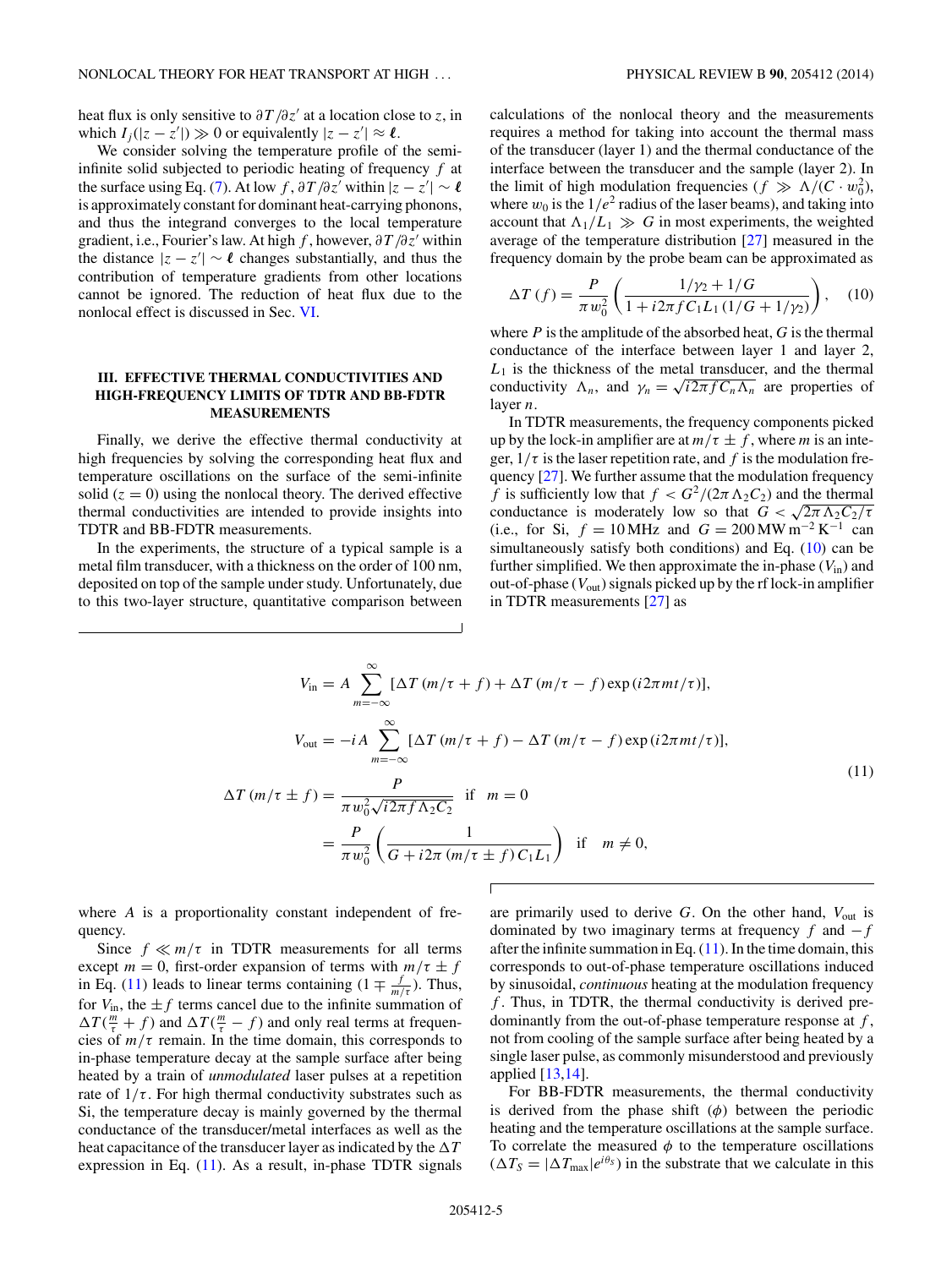<span id="page-5-0"></span>paper, we substitute  $\gamma_2 = |\gamma_2|e^{i\theta_2}$  in Eq. [\(10\)](#page-4-0) and derive  $\phi = \phi_1 - \phi_2$ 

$$
\phi_1 = \tan^{-1} \left( \frac{-\sin(\theta_2) / |\gamma_2|}{1/G + \cos(\theta_2) / |\gamma_2|} \right),
$$
\n
$$
\phi_2 = \tan^{-1} \left( \frac{2\pi f C_1 L_1 [1/G + \cos(\theta_2) / |\gamma_2|]}{1 + 2\pi f C_1 L_1 \sin(\theta_2) / |\gamma_2|} \right),
$$
\n(12)

where  $\phi_1$  is the phase of the numerator and  $\phi_2$  is the phase of the denominator in Eq.  $(10)$ .

When heat conduction obeys the Fourier's law,  $\theta_2$  is always  $\pi/4$ . If the frequency *f* is sufficiently small, the phase shift can be simplified as  $\phi = -\frac{\pi}{4} + \frac{\gamma_2}{\sqrt{2}G} - \sqrt{\frac{\pi f C_1^2 L_1^2}{C_2 \Lambda_2}}$ , the phase shift measured by BB-FDTR is not a constant even under the Fourier's law due to the thermal mass of the transducer layer. When the nonlocal theory of heat conduction is applied to the substrate, the phase in the substrate  $(\theta_S)$  is no longer  $-\pi/4$ . The phase  $\phi$  can still be calculated using Eq. (12) by substituting  $\cos(\theta_2)/|\gamma_2|$  in the equation with in-phase response of the temperature oscillation in the substrate calculated using the nonlocal theory and substituting  $\sin(\theta_2)/|\gamma_2|$  with the out-ofphase response. Thus,  $\phi$  depends on both the in-phase and out-of-phase of the temperature oscillations in the substrate, in a rather complicated manner.

In this paper, we intend to understand the frequency dependence of the apparent thermal conductivity measured by TDTR and BB-FDTR through calculations of the temperature responses in the substrate using the derived nonlocal theory of heat conduction. In our calculations, we apply either a periodic heat flux or a periodic temperature oscillation at the surface of the semi-infinite solid, and monitor the corresponding temperature oscillation or heat flux. If Fourier's law of heat conduction is obeyed, the corresponding amplitudes of the heat flux and temperature on the surface  $J_{\rm max}$  and  $\Delta T_{\rm max}$  are related by  $\frac{J_{\text{max}}}{\Delta T_{\text{max}}} = \sqrt{2\pi f C\Lambda}$ . We thus define an effective thermal conductivity  $(\Lambda_{\text{amp}})$  from the amplitude of the oscillations; see Eq.  $(13a)$ .  $\Lambda_{\text{amp}}$ , however, is not very useful to understand TDTR and BB-FDTR measurements, because, as explained earlier, TDTR is sensitive to out-of-phase response while BB-FDTR is sensitive to both in-phase and out-of-phase responses. We thus define two additional effective thermal conductivities from the out-of-phase ( $\Lambda_{\text{out}}$ ) and in-phase ( $\Lambda_{\text{in}}$ ) of the calculated temperature oscillations,

$$
\Lambda_{\rm amp} = (J_{\rm max}/\Delta T_{\rm max})^2 / (2\pi f C), \qquad (13a)
$$

$$
\Lambda_{\text{out}} = \Lambda_{\text{amp}} / (2\sin^2 \phi),\tag{13b}
$$

$$
\Lambda_{\rm in} = \Lambda_{\rm amp} / (2\cos^2 \phi),\tag{13c}
$$

where  $\phi$  is the phase between the heat flux and temperature in the substrate. We compare these effective thermal conductivities to calculations of a modified Callaway model (see Sec. [V\)](#page-6-0) to provide insights to the frequency dependence of the apparent thermal conductivity measured by TDTR and BB-FDTR.

#### **IV. NUMERICAL IMPLEMENTATION SCHEME**

Since the heat flux equation is nonlocal and cannot be solved analytically,  $\Lambda_{\text{amp}}$ ,  $\Lambda_{\text{out}}$ , and  $\Lambda_{\text{in}}$  can only be derived numerically. We thus discretize a semi-infinite solid using a graded mesh and numerically solve Eqs. [\(7\)](#page-3-0) and [\(9\)](#page-3-0) for the semi-infinite solid using a fully implicit scheme. We truncate the semi-infinite solid at  $z = 10d$ , where *d* is the thermal penetration depth. Since the exact temperature oscillations after 10*d* are not important, we approximate the temperature oscillations at 10*d* using the analytical classical solution [\[28\]](#page-10-0),

$$
\Delta T = J_{\text{max}} \exp(-x/d)
$$
  
 
$$
\times \cos(2\pi ft - \pi/4 - x/d) / \sqrt{2\pi f C \Lambda_{SS}}, \quad (14)
$$

where  $\Lambda_{SS}$  is the thermal conductivity of bulk solids under a steady-state condition. To improve computational efficiency of our numerical model, we discretize the semi-infinite solid using a graded mesh for  $z < 5d$  and a uniform mesh for  $z > 5d$ ; see Fig. 2. With the graded mesh, finer meshes are applied to regions where the temperature gradient is steeper and thus the accuracy of our computation is improved with the same amount of computation effort. We set the size of the first control volume (labeled "0") as  $\Delta z_0/2$ , and the size of the subsequent *n*th control volume as  $\Delta z_n = \Delta z_0 r^n$  for  $n < N_1$ , where  $N_1$  is the total number of control volumes in  $z < 5d$ . The constant *r* is set to ensure that the size of the *N*<sub>1</sub>th and  $(N_1 + 1)$ th elements are identical. For  $5d < z < 10d$ , the sizes of the control volumes are uniform and given by  $\Delta z_i = 5d/N_2$ , where  $N_2$  is the total number of control volumes in  $5d < z < 10d$ . We ensure that a sufficiently large number  $(N_1 + N_2)$  of control volumes (3600–28000) is applied for all our calculations; see the discussion in Sec. [VI.](#page-7-0)

We consider two cases of periodic heating on the surface  $z = 0$ , where we apply (a) a heat flux boundary condition, or (b) a temperature boundary condition. For case (a), we fix the heat flux through the surface at  $J(0,t) = J_{\text{max}}\cos(2\pi ft)$ and calculate the corresponding  $\Delta T_{\text{max}}$  at the surface. For case (b), we fix the temperature on the surface at  $T(0,t) =$  $\Delta T_{\text{max}} \cos(2\pi f t)$  and calculate the corresponding  $J_{\text{max}}$  at the surface. For both cases, we employ conservation of energy to calculate the temperature profile of the semi-infinite solid



FIG. 2. The discretization scheme used in the derivation of the effective thermal conductivity at high heating frequencies. For  $z < 5d$ , the *n*th control volume increases with *z* and given by  $a_n = a_0 r^n$ . For  $5d < z < 10d$ , the size of the control volumes is constant.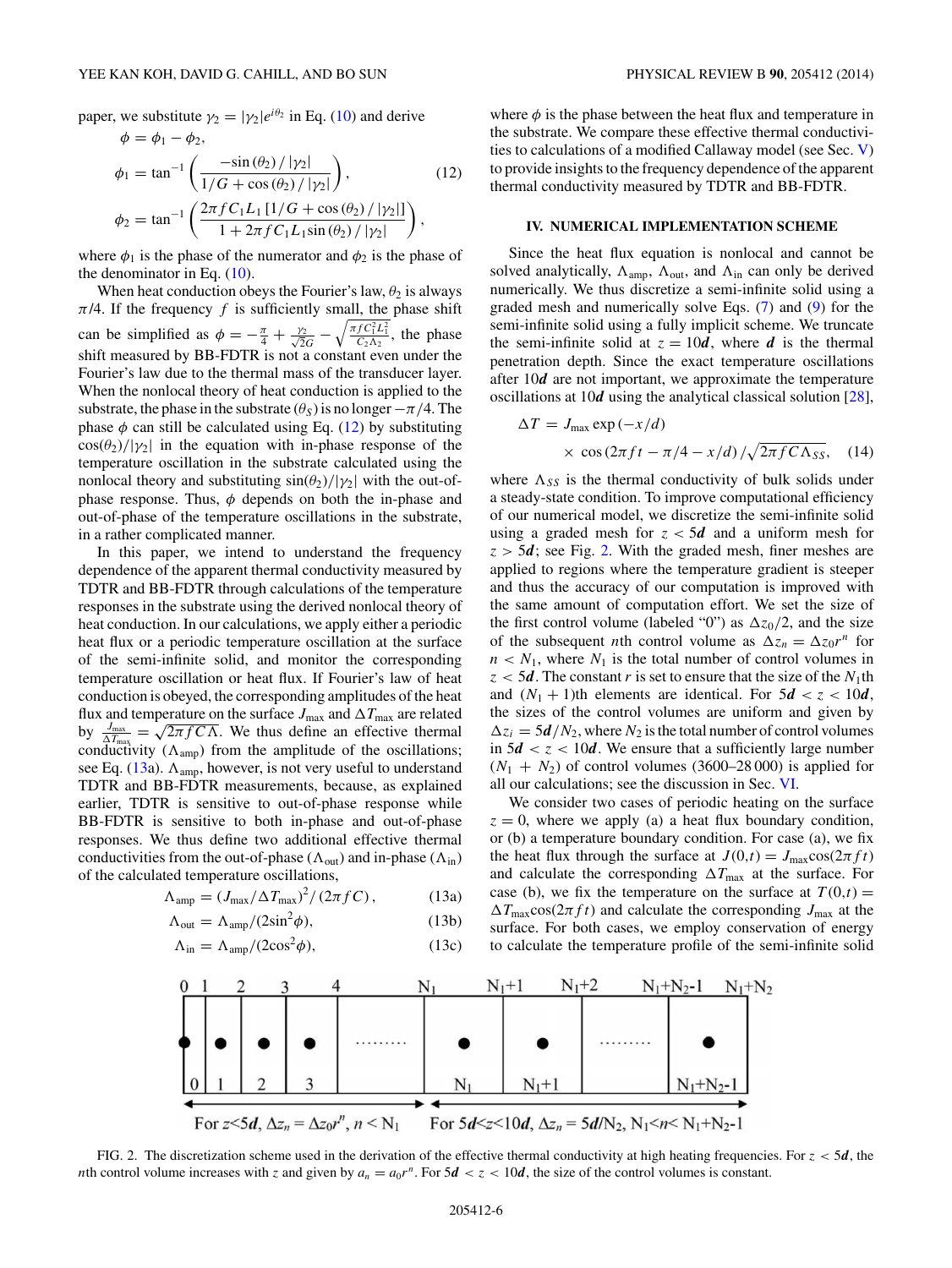<span id="page-6-0"></span>under periodic heating,

$$
C\frac{\partial}{\partial t}T(z,t) = -\frac{\partial}{\partial z}J(z,t). \tag{15}
$$

We use a control-volume formulation and a finite-difference formulation to numerically solve Eq.  $(15)$ , for cases (a) and (b), respectively. Note that we apply nonlocal heat flux [Eq. [\(7\)](#page-3-0)] or nonlocal gradient of heat flux  $[Eq. (9)]$  $[Eq. (9)]$  $[Eq. (9)]$  in solving Eq.  $(15)$ ; thus Eq.  $(15)$  is not a local equation.

### **V. MODIFIED CALLAWAY MODEL**

To gain insights into the reduction of the apparent thermal conductivity at high frequencies, we compare calculations of the nonlocal theory to calculations of a modified Callaway model [\[15,29\]](#page-10-0), which we adopted from Morelli and coworkers [\[30\]](#page-10-0). The modified Callaway model is based on the Debye-Callaway formalism with a separate treatment of the longitudinal and transverse phonon modes. We approximate the cutoff frequencies from the acoustic phonons at the zone boundary along [100]. Our expressions of the modified Callaway model differ slightly from those of Morelli *et al.* [\[30\]](#page-10-0), since we allow mode conversion between longitudinal and transverse phonons for the normal three-phonon processes. Our expressions are listed below:

$$
\Lambda = \Lambda_L + 2\Lambda_T,
$$
  
\n
$$
\Lambda_L = \frac{1}{3} C_L T^3 (I_{L1} + \beta I_{L2}),
$$
\n(16a)

$$
\Lambda_T = \frac{1}{3} C_T T^3 (I_{T1} + \beta I_{T2}),
$$
  
\n
$$
\beta = \left(\frac{I_{L2} + 2I_{T2}}{I_{T2}}\right),
$$
\n(16b)

$$
\beta = \left(\frac{2L}{I_{L3} + 2I_{T3}}\right),\tag{16b}
$$
\n
$$
I_{L1} = \int^{\theta_L/T} \tau_C^L(x) x^4 e^x dx\tag{16c}
$$

$$
I_{L1} = \int_0^{\infty} \frac{t_C (x) x e^x dx}{(e^x - 1)^2},
$$
 (16c)

$$
I_{L2} = \int_0^{\theta_L/T} \frac{\tau_C^L(x) x^4 e^x dx}{\tau_N^L(x) (e^x - 1)^2},
$$
 (16d)

$$
I_{L3} = \int_0^{\theta_L/T} \frac{\tau_C^L(x) x^4 e^x dx}{\tau_N^L(x) \tau_R^L(x) (e^x - 1)^2},
$$
 (16e)

$$
C_{L(T)} = \frac{k_B^4}{2\pi^2 \hbar^3 v_{L(T)}},\tag{16f}
$$

where  $x = \hbar \omega / k_B T$  is the normalized phonon frequency,  $\hbar$ is the Planck constant,  $\omega$  is the frequency of phonons,  $k_B$  is the Boltzmann constant, *T* is the temperature,  $\theta_L$  is the cutoff frequency for longitudinal phonons,  $v<sub>L</sub>$  is the speed of sound for longitudinal phonons, and the subscripts and superscripts *L* denote longitudinal phonons.  $\tau_C$  is defined as  $1/\tau_C =$  $1/\tau_R + 1/\tau_N$ ;  $1/\tau_R = 1/\tau_U + 1/\tau_I + 1/\tau_B$ , where  $\tau_U$ ,  $\tau_I$ , and  $\tau_B$  denote the relaxation times for umklapp scattering, Rayleigh scattering due to impurities in the crystals, and boundary scattering, respectively. The corresponding integrals  $I_{T1}$ ,  $I_{T2}$ , and  $I_{T3}$  have the same expressions as in Eq. (16), except that the cutoff frequency and relaxation times are for transverse phonons represented by subscripts and superscripts *T* .

We deviate from the approach of Ref. [\[30\]](#page-10-0) and substitute a high-temperature expression for the scattering rate of the *N* process  $\tau_N^{-1} = B_N \omega^2 T$ . For simple crystals, we fix the relative anharmonic scattering strengths of umklapp and normal processes,  $B_U$  and  $B_N$ , by ratios of the phonon velocities, Grüneisen constants, and cutoff frequencies, and obtain absolute values of the anharmonic scattering strengths from fits to the bulk thermal conductivities. For crystals with compositional disorder, i.e., alloys, we assume a virtual crystal and use the average values of volume, mass, speeds of sound, cutoff frequencies, and thermal conductivities. We fit calculations of the modified Callaway model to the thermal conductivity of the virtual crystals to derive the anharmonic scattering strengths  $B_U$  and  $B_N$ . We calculate the strength of Rayleigh scattering in the alloys using the dimensionless parameters  $\Gamma_{\text{mass}}$  and  $\Gamma_{\text{bond}}$  that we previously derived; see Eqs. (1a) and (1b) of Ref. [\[31\]](#page-10-0), that describe the strength of phonon scattering by mass disorder and bond disorder, respectively. We point out that this form of Rayleigh scattering strength is likely to be incorrect [\[32\]](#page-10-0) since the scattering strength is not proportional to phonon density of states, as required by the first-order perturbation theory [\[33\]](#page-10-0). However, we continue to use this incorrect form of Rayleigh scattering strength, because, in this paper, the purpose of the Callaway model is only to systematically generate a wide range of phonon mean-free paths. Since we compare calculations of the nonlocal theory and the Callaway model using *exactly identical* distributions of phonon mean-free paths, our conclusions should not be affected by the exact forms of the scattering strengths used in the model. The parameters that we used are summarized in Tables I and  $II$ .

We define the mean-free paths of phonons by taking into consideration both direct retardation to heat conduction by the resistive scattering mechanisms (U process, Rayleigh scattering, and boundary scattering) and the indirect retardation by the *N* process,

$$
\tau = \tau_C + \beta \tau_C / \tau_N, \qquad (17a)
$$

$$
\ell = v\tau = v\left(\tau_C + \beta\tau_C/\tau_N\right). \tag{17b}
$$

TABLE I. The cutoff temperature,  $\theta L$  and  $\theta T$ , speed of sounds,  $vL$  and  $vT$ , and the parameter  $\Gamma$  for Rayleigh scattering of Si, Ge, and Si0.9Ge0.1. For the crystals, the parameter  $\Gamma_{\text{mass}}$  is derived by assuming natural isotope composition.

| Materials          | $\theta_L$ (K) | $\theta_T$ (K) | $v_L$ (m s <sup>-1</sup> ) | $v_L$ (m s <sup>-1</sup> ) | mass                 | bond |
|--------------------|----------------|----------------|----------------------------|----------------------------|----------------------|------|
| Si                 | 591            | 215            | 8440                       | 5850                       | $2.0 \times 10^{-4}$ |      |
| Ge                 | 343            | l 14           | 4910                       | 3540                       | $5.9 \times 10^{-4}$ |      |
| $Si_{0.5}Ge_{0.5}$ | 467            | 165            | 6670                       | 4690                       | 0.20                 | 0.03 |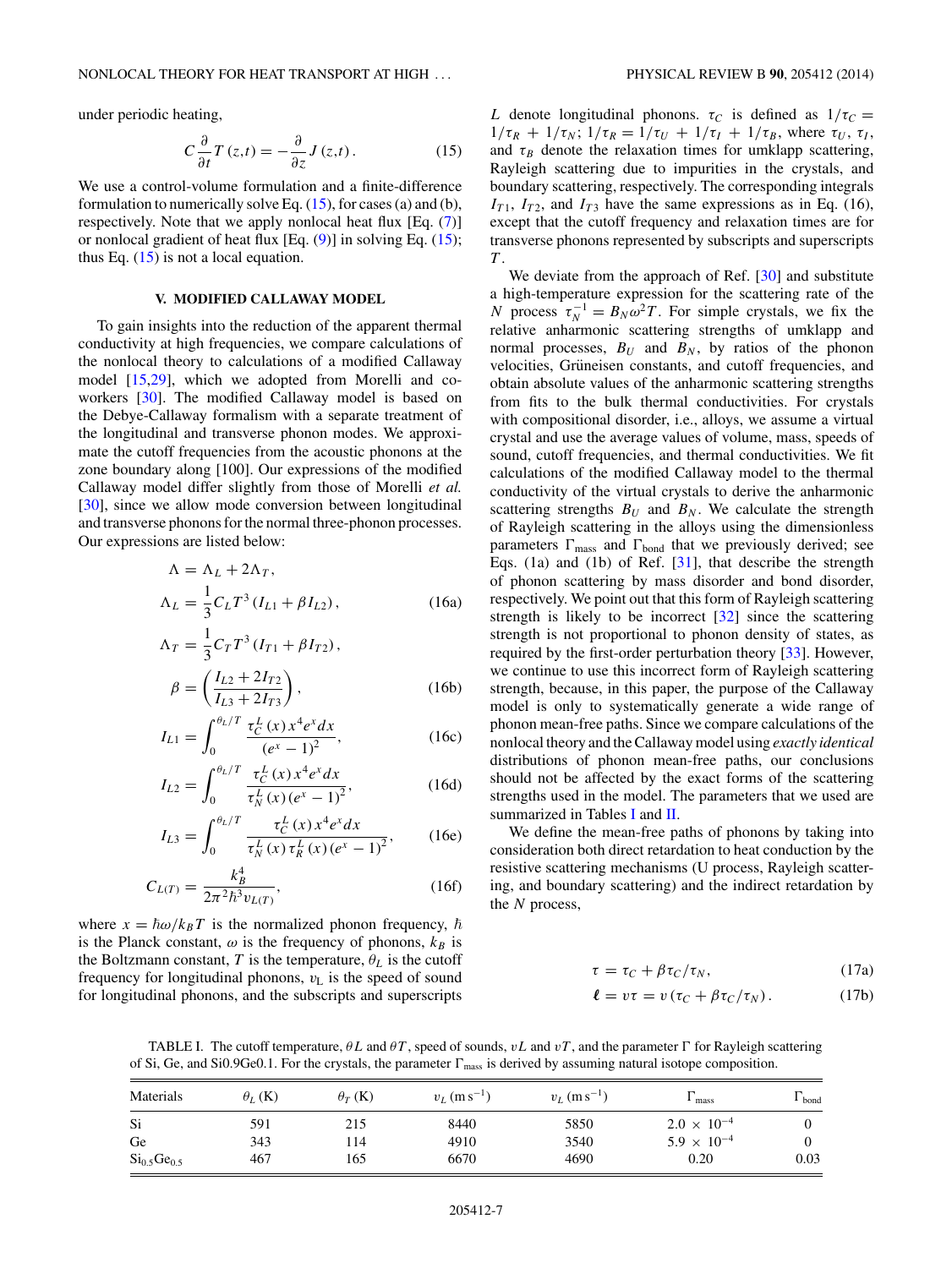<span id="page-7-0"></span>TABLE II. The fitted values of Grüneisen constants,  $\gamma_L$  and  $\gamma_T$ , and the corresponding strengths of anharmonic scattering,  $B_U$  and  $B_N$ , of Si, Ge, and  $Si_{0.9}Ge_{0.1}$  derived using our approach.

| Materials                           | $\gamma_L$ | $\mathcal{V}T$ | $B_{II}^{L}(s K^{-1})$ | $B_{U}^{T}$ (s K <sup>-1</sup> ) | $B_N^L$ (s K <sup>-1</sup> ) | $B_N^T (s K^{-1})$    |
|-------------------------------------|------------|----------------|------------------------|----------------------------------|------------------------------|-----------------------|
| Si.                                 |            | 0.60           | $6.1 \times 10^{-20}$  | $1.7 \times 10^{-19}$            | $1.5 \times 10^{-19}$        | $2.2 \times 10^{-19}$ |
| Ge                                  | 1.0        | 0.70           | $1.1 \times 10^{-19}$  | $3.0 \times 10^{-19}$            | $2.7 \times 10^{-19}$        | $3.5 \times 10^{-19}$ |
| Si <sub>0.5</sub> Ge <sub>0.5</sub> |            | 0.70           | $6.8 \times 10^{-20}$  | $1.9 \times 10^{-19}$            | $1.7 \times 10^{-19}$        | $2.4 \times 10^{-19}$ |

Mingo *et al.* [\[21\]](#page-10-0) suggested that the frequency dependence could be due to omission of harmonic phonons, which they defined as phonons with anharmonic mean-free paths larger than 3*d*. To test whether the frequency dependence of thermal conductivity is due to insensitivity of the measurements to harmonic phonons, we also define an anharmonic mean-free path  $\ell_{\rm anh}$  that takes into consideration only the anharmonic scattering,

$$
\ell_{\rm anh} = v \big[ \big( \tau_U^{-1} + \tau_N^{-1} \big)^{-1} + \beta \tau_C / \tau_N \big]. \tag{18}
$$

For illustration purposes, we plot in Fig.  $3 I_L(z)$  of longitudinal phonons in bulk Si, a 200-nm Si thin film, and bulk  $Si<sub>0.5</sub>Ge<sub>0.5</sub>$ alloy using the relaxation times described here. From Fig. 3, the distances *z* at which  $1/e = 37\%$  of the flux of longitudinal phonons remains unscattered are 145, 65, and 1 nm for Si, the Si thin film, and the  $Si<sub>0.5</sub>Ge<sub>0.5</sub>$  alloy, respectively.

In this paper, we employ the modified Callaway model to calculate the thermal conductivity of a series of hypothetical Si crystals. To modify the spread of phonon mean-free paths in the hypothetical Si, we vary the parameter  $\Gamma$  for Rayleigh scattering from  $\Gamma = 2 \times 10^{-4}$  to  $\Gamma = 2$ . The total relaxation time and the mean-free path of phonons are then calculated using Eq. (17). The same total relaxation time is applied in our calculations of the nonlocal theory. We emphasize that since we employ exactly identical phonon dispersion and scattering in calculations of both models, our conclusions do not hinge on the accuracy of the modified Callaway model.



FIG. 3. (Color online) The percentage of flux of unscattered longitudinal phonons  $I_L(z)$  in bulk Si (solid lines), a 200-nm Si thin film (dashed lines), and bulk  $Si<sub>0.5</sub>Ge<sub>0.5</sub>$  alloy (dash-dotted lines). *z* is the distance in the direction of temperature gradient.

#### **VI. RESULTS**

We solve the nonlocal theory for a semi-infinite solid using (a) heat flux and (b) temperature boundary conditions, and plot the calculated results as a function of the number of control volumes and the heating frequency in Fig. [4.](#page-8-0) For alloys and low frequencies, we find that the normalized amplitudes and relative phases calculated for cases (a) and (b) yield identical results when the number of control volumes is sufficiently high; the ratios  $J_{\text{max}}/T_{\text{max}}$  are identical irrespective of whether Dirichlet [case (a)] or Neumann [case (b)] boundary conditions are applied. Since we apply different numerical schemes [the finite-volume formulation for case (a) and the finitedifference formulation for case (b)] and use different equations [Eq. [\(7\)](#page-3-0) for case (a) and Eq. [\(9\)](#page-3-0) for case (b)], the agreement between calculations of both cases supports the validity of the derived model. However, for crystals at high frequencies, the calculated values using the two different boundary conditions differ, irrespective of the number of control volumes applied. We do not know the origins of this discrepancy. We thus omit three calculations with discrepancies between cases (a) and (b) that are greater than 15%.

To test whether ballistic or harmonic phonons are responsible for the observed frequency dependence of thermal conductivity, we compare the nonlocal calculations of  $A_{amp}$ ,  $\Lambda_{\text{out}}$ , and  $\Lambda_{\text{in}}$  of the hypothetical Si with calculations using the modified Callaway model that omits contribution from either ballistic ( $\ell > 2d$ ) or harmonic ( $\ell_{\text{anh}} > 3d$ ) phonons; see Fig. [5.](#page-8-0) Here, we follow Mingo *et al.* [\[21\]](#page-10-0) to define the harmonic phonons as phonons that are not scattered by anharmonic processes within a cutoff length  $\eta$ , i.e., phonons with  $\ell_{\rm anh} > \eta$ , where  $\ell_{\text{anh}}$  is the mean-free path considering on the anharmonic scattering. For the ballistic case, we adjust the cutoff length  $(\ell > 2d)$  to get good agreement between calculations obtained using both models, while for the harmonic case, we use the fitted cutoff value ( $\ell_{\text{anh}} > 3d$ ) by Mingo *et al.* [\[21\]](#page-10-0). We find that for alloys, Callaway calculations omitting the ballistic phonons  $(\ell > 2d)$  fit the calculations of the nonlocal theory well for all effective thermal conductivities  $\Lambda_{amp}$ ,  $\Lambda_{out}$ , and  $\Lambda_{in}$ , while Callaway calculations omitting the harmonic phonons  $(\ell_{\text{anh}} > 3d)$  severely overestimate the frequency dependence; see Fig. [5.](#page-8-0) This result suggests that the frequency dependence of apparent thermal conductivity of alloys could be adequately approximated by the assumption that ballistic phonons do not contribute to apparent heat conduction, as we previously asserted [\[15\]](#page-10-0).

Interestingly, we find that  $\Lambda_{\text{out}}$  is almost independent of  $f$ when  $\Gamma$  is small; see Fig.  $5(b)$ . The reason is that while the amplitude of the calculated heat flux reduces with increasing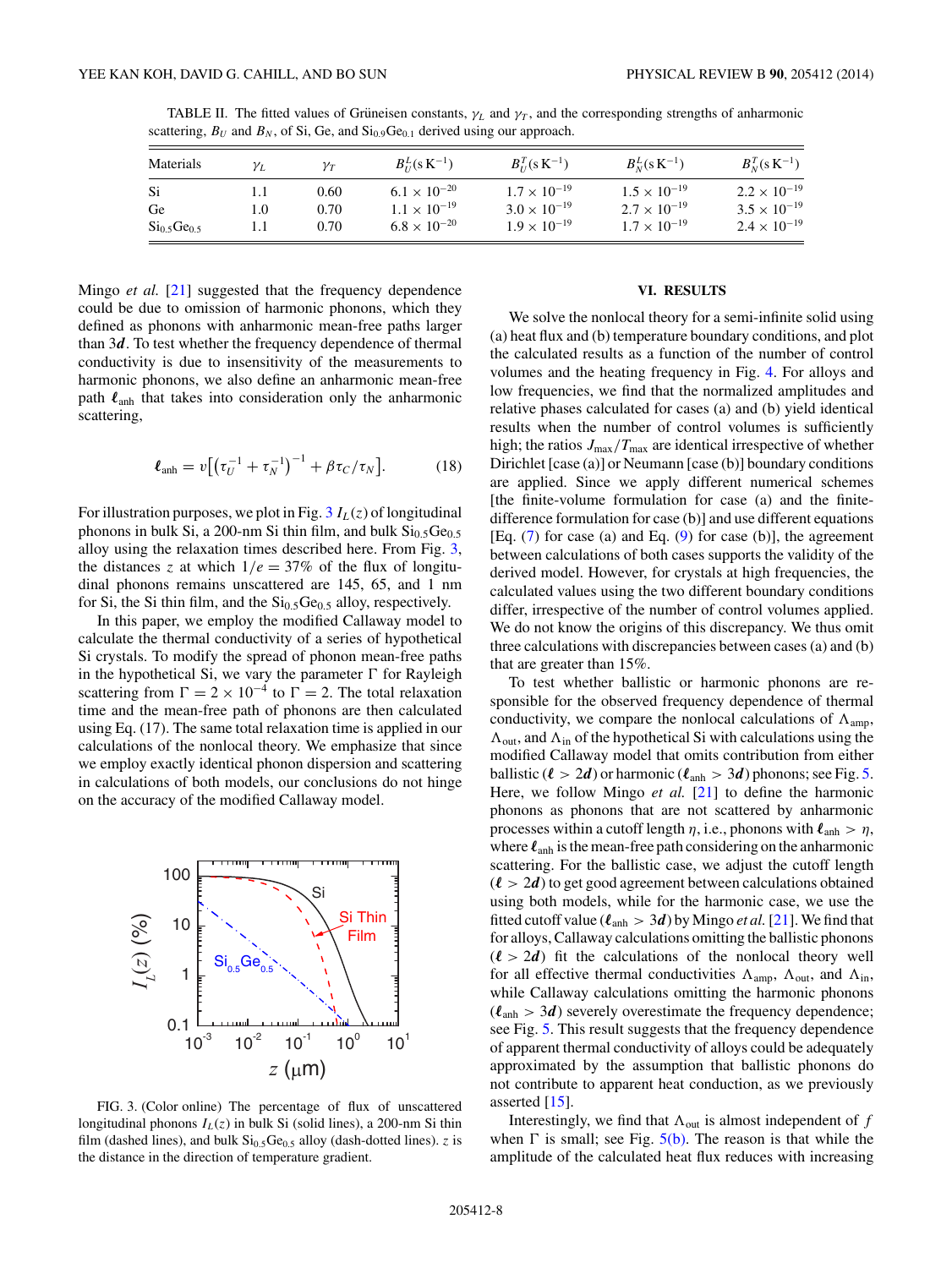<span id="page-8-0"></span>

FIG. 4. (Color online) (a),(b) The normalized amplitude (a) and relative phase (b) of heat flux calculated under prescribed heat flux (case A, open symbols) and prescribed temperature (case B, solid symbols) at the surface, as a function of total number of control volumes in the calculations, for two hypothetical Si with different Rayleigh scattering strengths  $\Gamma$ . For a high  $\Gamma$  at a low heating frequency (squares,  $\Gamma = 2$ ,  $f = 10<sup>4</sup>$  Hz), calculations for cases A and B converge after sufficient numbers of control volumes. For a crystal at a high heating frequency (circles,  $\Gamma = 2 \times 10^{-4}$ ,  $f = 10^{9}$  Hz), calculations for cases A and B do not converge. (c, d) The normalized amplitude (c) and relative phase (d) of the calculated heat flux as a function of the heating frequency  $f$ , for the hypothetical Si with different  $\Gamma$ , as labeled. If calculations with prescribed heat flux (case A, open symbols) and with prescribed temperature (case B, solid symbols) differ by more than 15%, the calculations are omitted in following analysis.

frequency, see Fig.  $4(c)$ , the relative phase diminishes; see Fig.  $4(d)$ . Due to the compensating effects of the diminishing amplitude and phase,  $\Lambda_{\text{out}}$  is almost independent of  $f$ . Since TDTR measurements are mostly sensitive to  $\Lambda_{\text{out}}$ , this finding

is consistent with the lack of frequency dependence observed in prior TDTR measurements of crystals.

To better illustrate our results, we plot nonlocal calculations of the ratio of  $\Lambda_{\text{amp}}$ ,  $\Lambda_{\text{out}}$ , and  $\Lambda_{\text{in}}$  at  $f = 10 \text{ MHz}$  to that at



FIG. 5. (Color online) The apparent thermal conductivity calculated from (a) the amplitude  $\Lambda_{amp}$ , (b) the out-of-phase  $\Lambda_{out}$ , and (c) the in-phase  $\Lambda_{\text{in}}$  of heat flux calculated under prescribed heat flux (case A, open circles) and prescribed temperature (case B, solid circles), as a function of the heating frequency  $f$ . The materials considered are hypothetical Si with different parameter  $\Gamma$  for Rayleigh scattering, as labeled. The solid and dashed lines are the corresponding calculations using the modified Callaway model, assuming ballistic  $(\ell > 2d)$  and harmonic  $(\ell_{\text{anh}} > 3d)$  phonons do not contribute to heat conduction, respectively.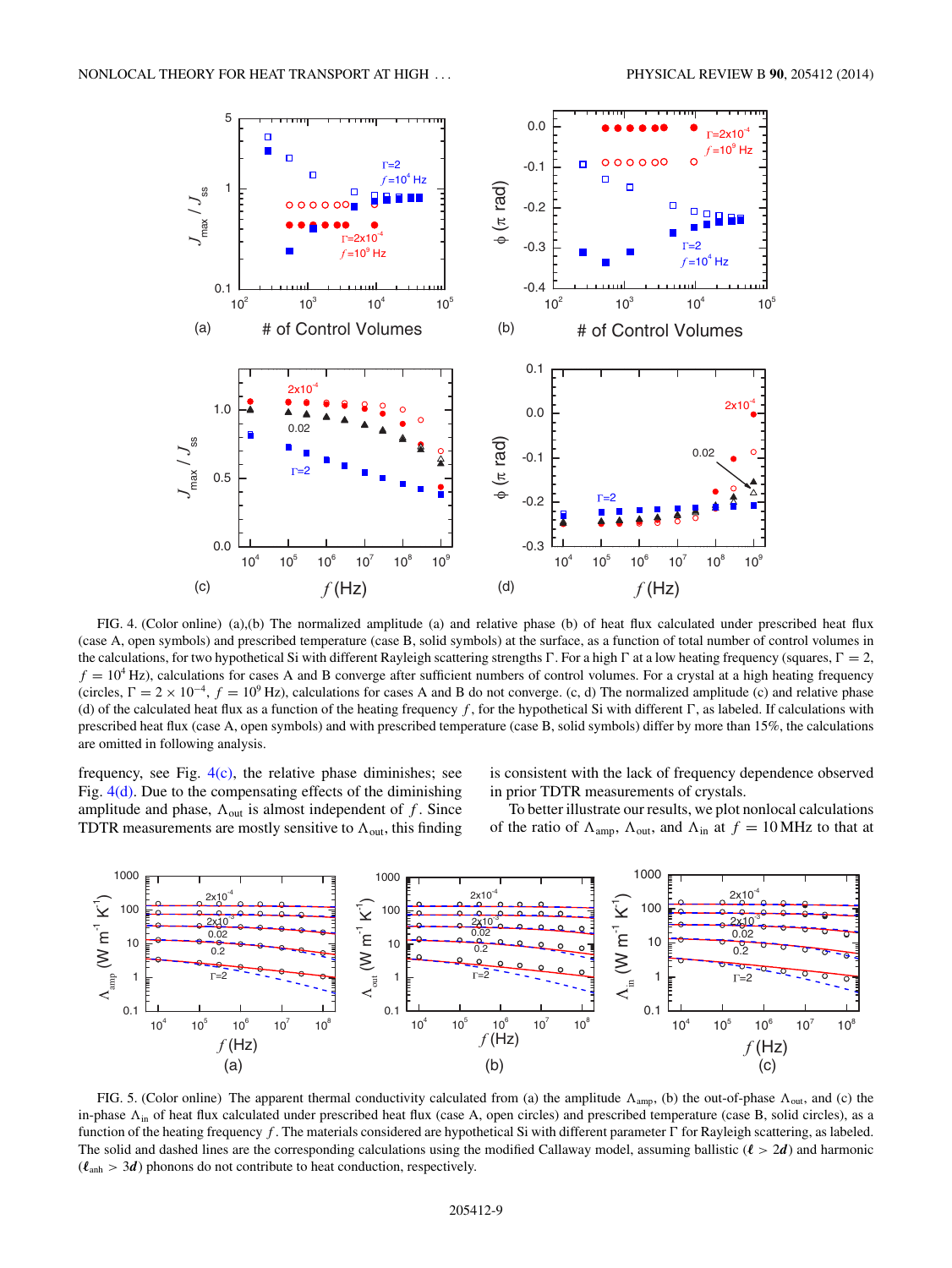<span id="page-9-0"></span>

FIG. 6. (Color online) Ratios of the apparent thermal conductivity of the hypothetical Si at 10 MHz  $(\Lambda_{10 \text{ MHz}})$  to that at 0.3 MHz  $(\Lambda_{0.3 \text{ MHz}})$  calculated from the amplitude (open squares), the outof-phase (open triangles) and in-phase (open circles) of heat flux using the nonlocal theory, as a function of spread of the mean-free paths of phonons  $(\ell_{75\%} - \ell_{25\%})$  in the hypothetical Si normalized by the thermal penetration depth at 10 MHz ( $d_{10\text{ MHz}}$ ). The solid triangles are TDTR measurements [\[15,29\]](#page-10-0) on Si and SiGe, plotted as a function of calculated  $(\ell_{75\%} - \ell_{25\%})/d_{10 \text{ MHz}}$ . The solid circle is derived from BB-FDTR measurements from Ref. [\[18\]](#page-10-0). The solid and dashed lines are calculations using the modified Callaway model, assuming ballistic ( $\ell > 2d$ ) and harmonic ( $\ell_{\text{anh}} > 3d$ ) phonons do not contribute to heat conduction, respectively. The solid diamond is derived from first-principle calculations [\[19\]](#page-10-0), assuming that ballistic phonons  $(l > 2d)$  do not contribute to heat conduction.

 $f = 0.3$  MHz in Fig. 6; the frequencies represent the upper and lower frequency limits in most TDTR measurements. We plot the ratio as a function of the normalized spread of phonon mean-free paths  $(\ell_{75\%} - \ell_{25\%})/d_{10 \text{ MHz}}$  used in the calculations. Here,  $\ell_{75\%}$  and  $\ell_{25\%}$  are the mean-free paths of phonons when the accumulated thermal conductivities (i.e., sum of the thermal conductivity by phonons with zero to the specific mean-free path) are 75% and 25% of the steady-state value respectively, while  $d_{10\text{ MHz}}$  is the thermal penetration depth *d* at 10 MHz. The rationale for the choice of the *x* axis is that the reduction of the apparent thermal conductivity depends strongly on the spread of the phonon mean-free paths of phonons; the wider the spread of the mean-free paths, the stronger is the reduction of the thermal conductivity at high frequencies. Using our modified Callaway model  $(\ell_{75\%} - \ell_{25\%})/d_{10 \text{ MHz}}$  equals 0.075 and 125 for  $\Gamma = 2 \times 10^{-4}$ (Si) and  $\Gamma = 2$  respectively, while first-principle calculations  $[20]$  of Si give  $(\ell_{75\%} - \ell_{25\%})/d_{10 \text{ MHz}} = 1.5.$ 

In Fig. 6, we also plot calculations of the ratios of the effective thermal conductivities at  $f = 10$  MHz and  $f =$ 0*.*3 MHz using the modified Callaway model, by excluding either ballistic ( $\ell > 2d$ ) or harmonic ( $\ell_{\text{anh}} > 3d$ ) phonons for the respective frequencies. Comparison of the calculations of the nonlocal and Callaway models in Fig. 6 clearly illustrates that reductions in the  $\Lambda$  at high frequencies could be well approximated, over a wide range of spread of phonon meanfree paths, by the omission of ballistic phonons with  $\ell > 2d$ .

In Fig.  $6$ , we also plot the TDTR  $[14,26]$  and BB-FDTR [\[18\]](#page-10-0) measurements of natural Si and SiGe alloys, as a function of the normalized spread of phonon mean-free paths  $(\ell_{75\%} - \ell_{25\%})/d_{10 \text{ MHz}}$  *calculated* using the modified Callaway model. We note that since the accuracy of the phonon meanfree paths assumed in our Callaway model is disputable, the comparison does not provide insights into the accuracy of the measurements. We find that the nonlocal calculations agree well with the prior TDTR measurements [\[15,29\]](#page-10-0) on natural Si and SiGe. Notably, the reduction of the thermal conductivity measured by BB-FDTR [\[18\]](#page-10-0) on natural Si is significantly more pronounced compared to the TDTR measurements. Comparison with our nonlocal calculations indicates that the discrepancy between the TDTR and BB-FDTR measurements on Si is not due to different ways the data are analyzed in TDTR and BB-FDTR, since the disparity between derived  $\Lambda_{\text{amp}}$ ,  $\Lambda_{\text{out}}$ , and  $\Lambda_{\text{in}}$  values is substantially smaller than the difference between the TDTR and BB-FDTR measurements. Potential problems of the BB-FDTR measurements [\[18\]](#page-10-0) are discussed by Wilson and Cahill in Ref. [\[22\]](#page-10-0).

### **VII. CONCLUSION**

In summary, we present a nonlocal theory that governs heat transfer at high frequencies, e.g., in TDTR and BB-FDTR measurements, and high-frequency electronic devices. Comparison of calculations of the nonlocal theory and a modified Callaway model suggests that while the amplitude of heat conduction at high frequencies can be conveniently approximated using an effective thermal conductivity reduced by omitting ballistic phonons with  $\ell > 2d$ , the relative phase between temperature and heat flux oscillation, especially for pure crystals at high frequencies, is no longer  $\pi/4$  and cannot be easily estimated. Thus, simple interpretation of omitting ballistic phonons with mean-free paths larger than the penetration depth is only a good approximation for measurements on alloys and is not justified for TDTR and BB-FDTR measurements on pure crystals, since the measurements also depend on the phase of the induced temperature oscillations.

We note the limitations of our nonlocal model. (1) Our model is only valid when the size of the heat source is significantly larger than the mean-free paths of the heat carriers, and thus it cannot explain the spot size dependence of measurements of apparent thermal conductivity. (2) In our model, it is assumed that the interfacial thermal resistance is negligible and phonons are thermalized at the interfaces. While this is a reasonable assumption for high-energy phonons at room temperature, low-energy phonons might not be scattered at the interfaces  $[26,34]$ , and thus not thermalized. As a result, the apparent thermal conductivity measured at high frequencies could be dominated by the interfacial effects [\[22\]](#page-10-0), especially at low temperatures. In such cases, a much more pronounced frequency dependence could be observed.

### **ACKNOWLEDGMENTS**

We thank R. Wilson for useful discussion. This material is based upon work supported by the Singapore Ministry of Education Academic Research Fund Tier 2, under Award No. MOE2013-T2-2-147.